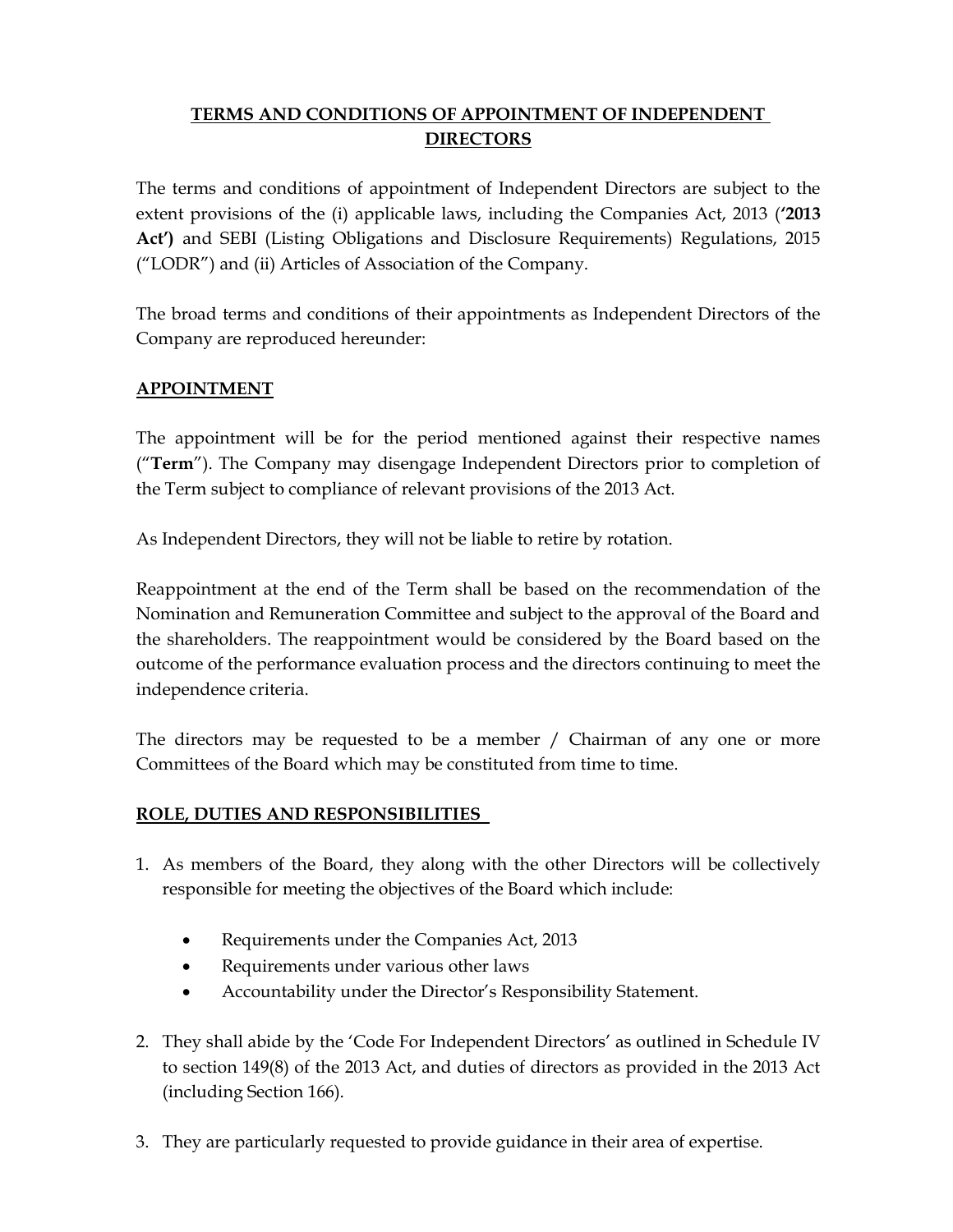## TIME COMMITMENT

They agree to devote such time as is prudent and necessary for the proper performance of their role, duties and responsibilities as an Independent Director.

### REMUNERATION

As Independent Directors, they shall be paid sitting fees for attending the meetings of the Board and the Committees of which they are members. The sitting fees for attending each meeting of the Board and its Committees would be as determined by the Board from time to time.

In addition to the sitting fees, commission that may be determined by the Board may also be payable to them. In determining the amount of this commission, the Board supported by the Nomination and Remuneration Committee may consider performance of the Company and their performance as evaluated by the Board.

Further, the Company may pay or reimburse to the Director such expenditure, as may have been incurred by them while performing their role as an Independent Director of the Company. This could include reimbursement of expenditure incurred by them for accommodation, travel and any out of pocket expenses for attending Board/ Committee meetings, General Meetings, court convened meetings, meetings with shareholders/creditors/management, site visits, induction and training (organized by the Company for Directors) and in obtaining, subject to the expense being reasonable, professional advice from independent advisors in the furtherance of their duties as Independent Directors.

#### TRAINING AND DEVELOPMENT

The Company may conduct formal training program for its Independent Directors.

The Company may, as may be required, support Directors to continually update their skills and knowledge and improve their familiarity with the company and its business. The Company will fund/arrange for training on all matters which are common to the whole Board.

# PERFORMANCE APPRAISAL / EVALUATION PROCESS

As members of the Board, their performance as well as the performance of the entire Board and its Committees will be evaluated annually. Evaluation of each director shall be done by all the other directors. The criteria for evaluation shall be disclosed in the Company's Annual Report. However, the actual evaluation process shall remain confidential and shall be a constructive mechanism to improve the effectiveness of the